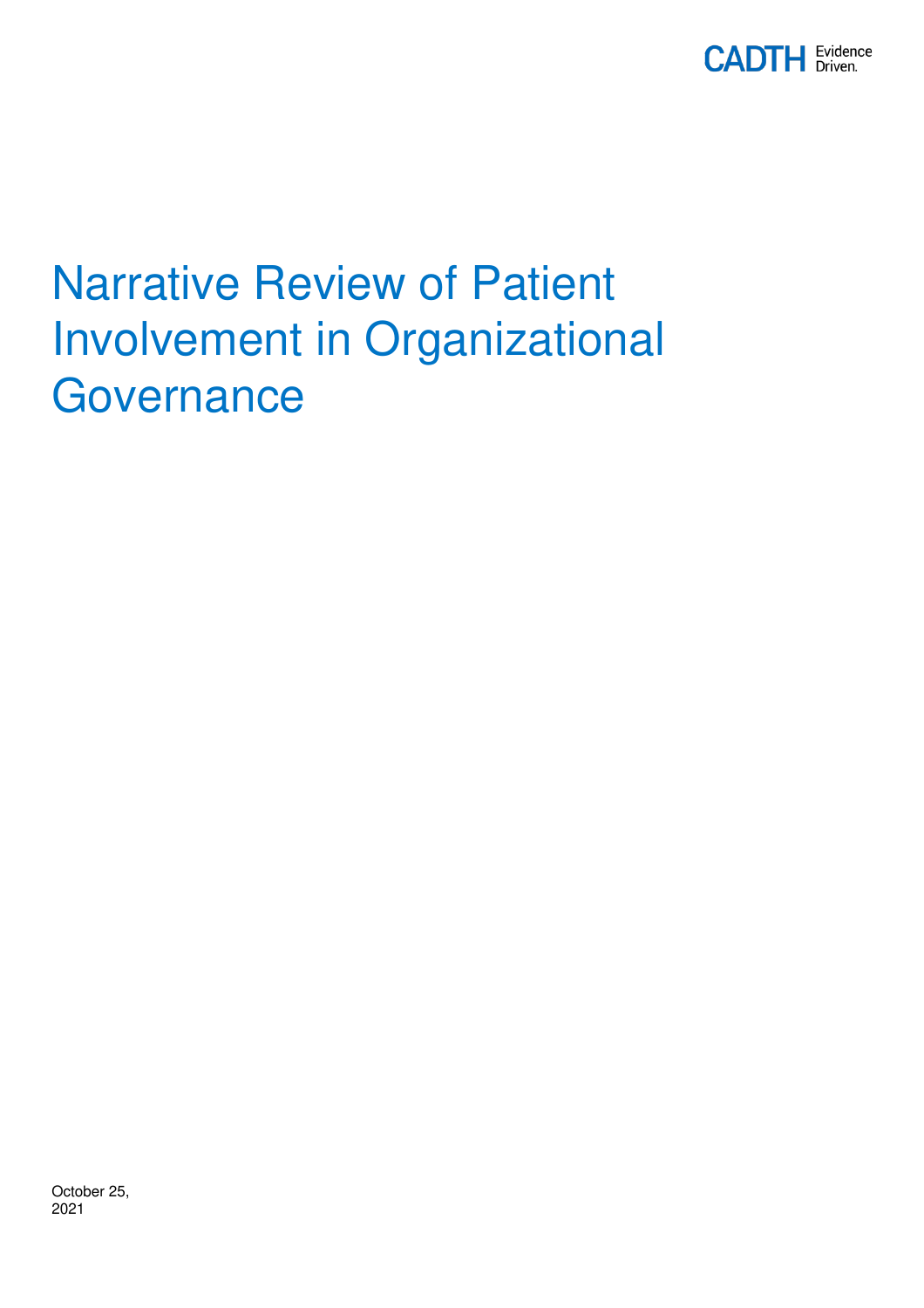# **Introduction**

In October 2017, members of the CADTH Patient Community Liaison Forum emphasized the need for patient voices to be heard by those involved in CADTH's governance, including the CADTH Board. Currently, the forum plays a role in sharing patient group concerns with CADTH and receiving broad overviews of activities being undertaken by CADTH. However, since the forum was created in 2013, expectations for greater engagement between patients and those responsible for health care planning and delivery (at individual, community, and population levels) have evolved.



For example, new Accreditation Canada standards require patient engagement in governance, leadership, and service delivery. Changes that have been integrated in the governance, leadership, and service excellence standards include: co design of services, client and family representatives on advisory and planning groups, and monitoring and evaluating with

input from clients and families. <sup>1</sup> Health Canada also describes public engagement as an important part of the democratic process to improve the understanding of issues and to facilitate opportunities between Health Canada and individuals, groups, and organizations, to help shape government policies and decisions.<sup>2</sup>

To consider a future holistic approach to greater

patient engagement, it was proposed that CADTH undertake a high-level environmental scan to look at different ways stakeholders can be embedded throughout an entire organization. The examples found can help CADTH and forum members co-design a new model for patient engagement that goes beyond the current form of consultation on operational matters.

# **Methods**

A literature search was conducted to find published reports that describe examples of patient, public, or citizen involvement in organizational governance. Ovid MEDLINE, Scopus, and EBSCO Health Policy Reference were used, as well as a focused Internet search. The search was limited to English-language documents published between January 1, 2013 and March 12, 2018.

One reviewer (SB) independently screened the titles and abstracts of all citations retrieved from the literature search, and full texts of all potentially relevant reports were accessed for detailed review. Any uncertainty was resolved through discussion with a second reviewer (TR). We selected reports to provide a wide range of different approaches to stakeholder engagement in governance. When there was duplication of approaches, a report with greater detail on implementation was selected over those with limited information. A narrative synthesis of the reports follows.

# **Successful Engagement**

#### **Miller et al. identifies four organizational dimensions that contribute to success in patient engagement: 3**

- Governance a comprehensive, organization-wide policy acknowledgement of patients as key stakeholders; partnership roles based on mutual respect for one another's different knowledge and experience decided through consultation between patients, the public, and researchers; and resources including a practice guide to support policy implementation
- Infrastructure lists of people willing to work; registers of patients with experience working in research, advocacy, and policy development
- Information formal and informal support networks, and resources and opportunities for patients and the public to share information and advice
- Capacity adequate support through training, education, and resources appropriate to the expected roles; researcher training to better understand the contributions the community can make to the research as active partners; as a research organization, actively promoting and advocating for greater patient participation in health and medical research.

#### **Pagatpatan and Ward also identifies four mechanisms to achieve effective public engagement: 4**

- Political commitment a willingness by those in authority to listen, the dedication of appropriate resources to process, and the provision of a feedback loop on how input is used; these mechanisms work best when the identified health problem is specific, it affects the common good, and it is considered a priority for all participants
- Partnership synergy involves trust, a quality working relationship, and a sense of shared identity
- Inclusiveness requires a diversity of participants and recognition that varying degrees of public participation will happen; an altering of power dynamics and use of multiple approaches to ensure constant communication with the wider community
- Deliberativeness safeguards against internal exclusion; the use of a professional facilitator to ensure reasoned and informed discussion; and providing balanced, simplified, and relevant informational materials to use in deliberations.

#### From the UK, the Healthcare Quality Improvement Partnership recommends that patients and the public be involved at all levels of decision-making within **National Health Service trusts. 5 It offers these seven principles:**

- Representation participants will be broadly representative of the relevant, affected population
- Inclusivity Healthcare Quality Improvement Partnership will provide sufficient resources to overcome barriers such as issues of access or communication Early and continuous patients will be involved as early as possible and continue to be involved throughout; patients will also be involved in all areas of the Partnership's work
- Transparency those involved will be able to see and understand how decisions are made
- Clarity of purpose the nature and scope of involvement will be defined prior to involvement
- Cost-effectiveness involvement must add value and be cost-effective
- Feedback the outcomes of patient public involvement activities will be fed back to participants.

# **Forms of Patient Involvement in Governance**

Within the literature, three broad categories of governance were described: organizational decision-making, process design involving end-users (co-production), and policy-making. Within each category, different stakeholders may be involved, and involved at differing levels of engagement. Following an overview of each category, we describe examples of how different health organizations involve patients in their governance and, finally, explore the different dynamics that arise when patients or patient groups, or members of the public, are involved as stakeholders.

**Organizational decision-making** aims to integrate patients' values, experiences, and perspectives into the design and governance of health care organizations. For example, patients may serve on hospitals' patient and family advisory councils; participate in the design and execution of quality improvement projects; and assist with staff hiring, training, and development. <sup>6</sup> Collaborative methods may include patient advisory councils, expert patients, retreats, involvement on ethics committees, and in town hall meetings. 7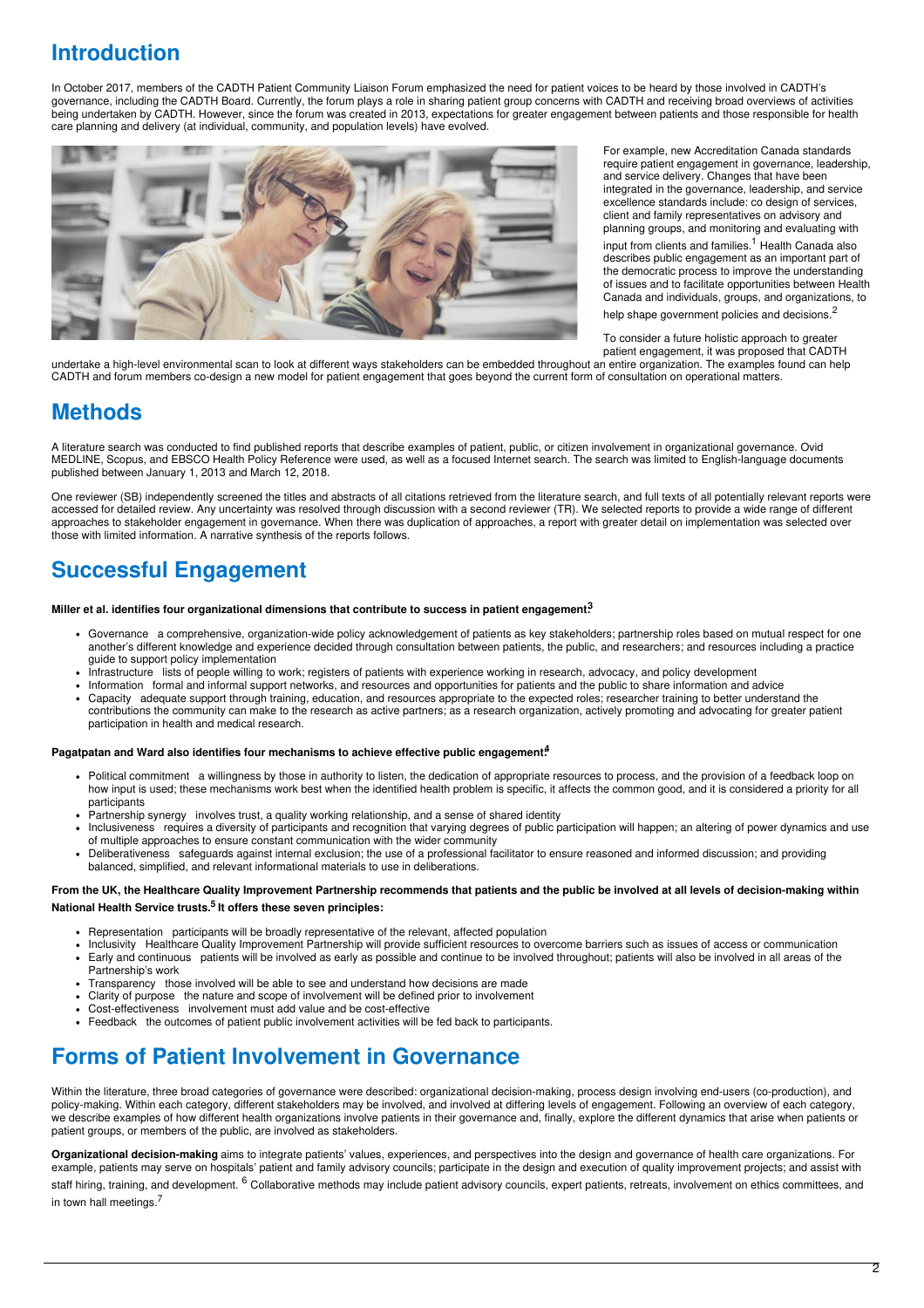**Co-production of new processes** and services can address power imbalances by designing and delivering public services in more democratic, equal, and reciprocal relationships between professionals, people using services, their families, and their communities. By introducing new roles, partnerships, and collaborative models, cocreation offers the opportunity to proactively engage patients and other stakeholders who typically have been marginalized within clinical settings.  $^8$ 

Six principles support co-production:

- Assets recognizing people as assets
- Capabilities building on people's existing strengths
- Mutuality reciprocal relations with mutual responsibilities and expectations
- Networks peer support, and engaging a range of networks inside and outside of health care services
- Blurring of roles removing tightly defined boundaries between professionals and recipients to enable shared control and responsibility
- Catalysts a shift from delivering services to supporting things to happen<sup>9</sup>

Policy-making involves patients collaborating with community leaders and policy-makers to solve social problems, shape health care policy, and set priorities for the use of resources. Patients also participate in health and clinical research. At this level, engagement may include individual patients, as well as representatives of consumer organizations who speak on behalf of a general constituency.<sup>6</sup> Organizational empowerment methods include a citizen jury, consumer-managed services, citizen panels, deliberative polling, think tanks, and consensus conferences.<sup>7</sup>

# **Examples of Patient Involvement in Organizational Decision-Making**

### **European Medicines Agency**

#### **Advisory Capacity**

**Management Board:** This includes two members representing patients' organizations (the European Consumer Organisation and EURORDIS Rare Diseases). This group has a general responsibility for budgetary and planning matters, the appointment of the Executive Director, and the monitoring of the Agency's performance.

**Scientific Committees:** There are six scientific committees for human medicines at the European Medicines Agency (EMA) and patients are full voting members of four of these. Activities performed by patients' representatives in these committees include orphan designation of medicinal products, assessment of pediatric investigation plans, classification of advanced therapies, and assessment and monitoring of safety issues of medicines. Patients represent their organization.

**Patients and Consumers Working Party:** This is an important platform for exchange between the Agency and patients' and consumers' organizations. This working party collaborates and holds common meetings with the Healthcare Professionals' Working Party, and is further divided into topic groups to promote further discussion on specific topics and provide opportunities for members of other eligible organizations to join. Topics include measuring the impact of patient involvement in EMA activities, acknowledging and promoting the visibility of patient input into the Agency's activities, training and supporting patients involved in EMA activities and involving young people in EMA activities, and social media.

#### **Canadian Institutes of Health Research**

#### **Rationale**

The Canadian Institutes of Health Research (CIHR) values the engagement of citizens in governance, research priority setting, developing its strategic plans and strategic directions, and as an effective means of improving the relevance and translation of research into practice and policy.

#### **Advisory Capacity**

**CIHR's Framework for Citizen Engagement**introduces an organizational strategy to build capacity within CIHR, within the public, and within the research community to increase the number of activities undertaken with greater patient and public engagement, such as memberships on standing committees and advisory boards. <sup>10</sup>

Within the CIHR's **Strategy for Patient-Oriented Research (SPOR),** the SPOR National Steering Committee oversees SPOR development and implementation. Members include patients, federal/provincial/territorial governments, provincial health research funders, academic institutions, health care organizations, researchers, health charities, and industry. 11

Each SUPPORT — *Support* for People and Patient-Oriented Research and Trials — Unit will develop and implement a patient engagement plan, which includes patient participation in governance and decision-making processes. SUPPORT Units will also track and report on results of patient engagement activities in their jurisdictions. SPOR research networks will create a process for patients, citizens, and community stakeholders to be actively involved in research governance and participate in the research itself.<sup>10</sup>

#### **Ontario Hospital Patient and Family Advisory Councils**

#### **Rationale**

In 2010, the *Excellent Care for All Act* became law, with the mandate of putting Ontario's patients first by strengthening the health care sector's organizational focus and accountability.

### **Advisory Capacity**

These advisory councils serve as forums for patients and families to participate as advisors and partners in shaping and making changes to improve the patient and family experience within hospitals, across catchment areas and, for specific populations, across the system. The Patient and Family Advisory Council **(**PFAC) can be partnered with the hospital, or it can operate independently. Participants share their unique experience-informed perspectives and advise on issues and decisions that impact the delivery of health care and the quality of experience for the next patient or family member.

Hospitals with more established PFACs tend to have a general advisory body embedded within the organization, as well as multiple smaller program- and projectspecific or community-focused councils and integrated individual advisors throughout their organizations. The more experienced councils tend to work on corporate and policy issues — sitting on staff interview panels, redesigning clinical and educational programs, revamping hospital policies. Several patient and family members have presented to hospital boards and earned endorsements for PFAC ideas and initiatives. Institutions with a PFAC, together with individual advisors and patient-experience partners (PEPs), were able to influence institutional policies and procedures at all levels of the organization – they had more personnel and therefore could participate in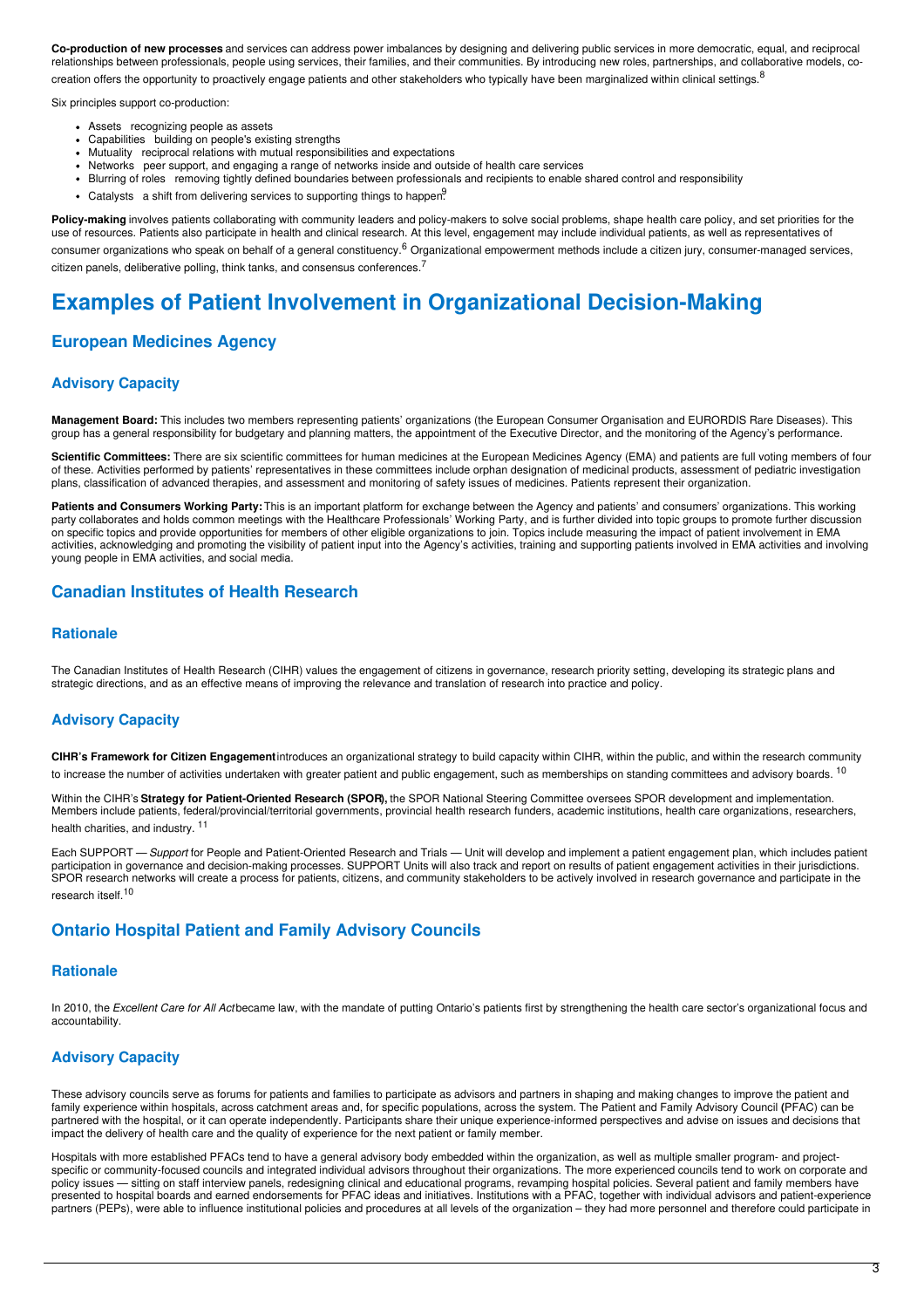almost every aspect of hospital operations.<sup>12</sup>

Participants identified key operating practices to help make the PFAC more effective and efficient: administrative support, executive-level leadership, strategic recruitment and screening, and connection to clinical staff. Transparency was a key factor in building trust and a sense of confidence that the hospital and council were working toward the same goal. Management demonstrated transparency through concrete actions: providing feedback to members on issues being dealt with and responding to council requests for information.

#### **Centre intégré universitaire de santé et de services sociaux de la Mauricie-et-du-Centre-du-Québec**

#### **Rationale**

CIUSSS Centre recruits, trains, and coaches patient advisors to participate in decision-making at the various levels of governance.

#### **Advisory Capacity**

CIUSSS constitutes a pool of 30 patient advisors who reviewed documentation, participated in process improvement activities and committees, and helped train students in health sciences.<sup>13</sup>

### **Barts Health, National Health Servise Trust (UK)**

#### **Rationale**

Barts Health is the largest National Health Service trust in England and one of the leading health care providers in the UK. Barts Health wants the voice of patients, carers, the public, and voluntary and community sector partners to be heard in all parts of the organisation, from the recruitment and training of staff, to being the driving force of service design and assessing the quality of care.

#### **Advisory Capacity**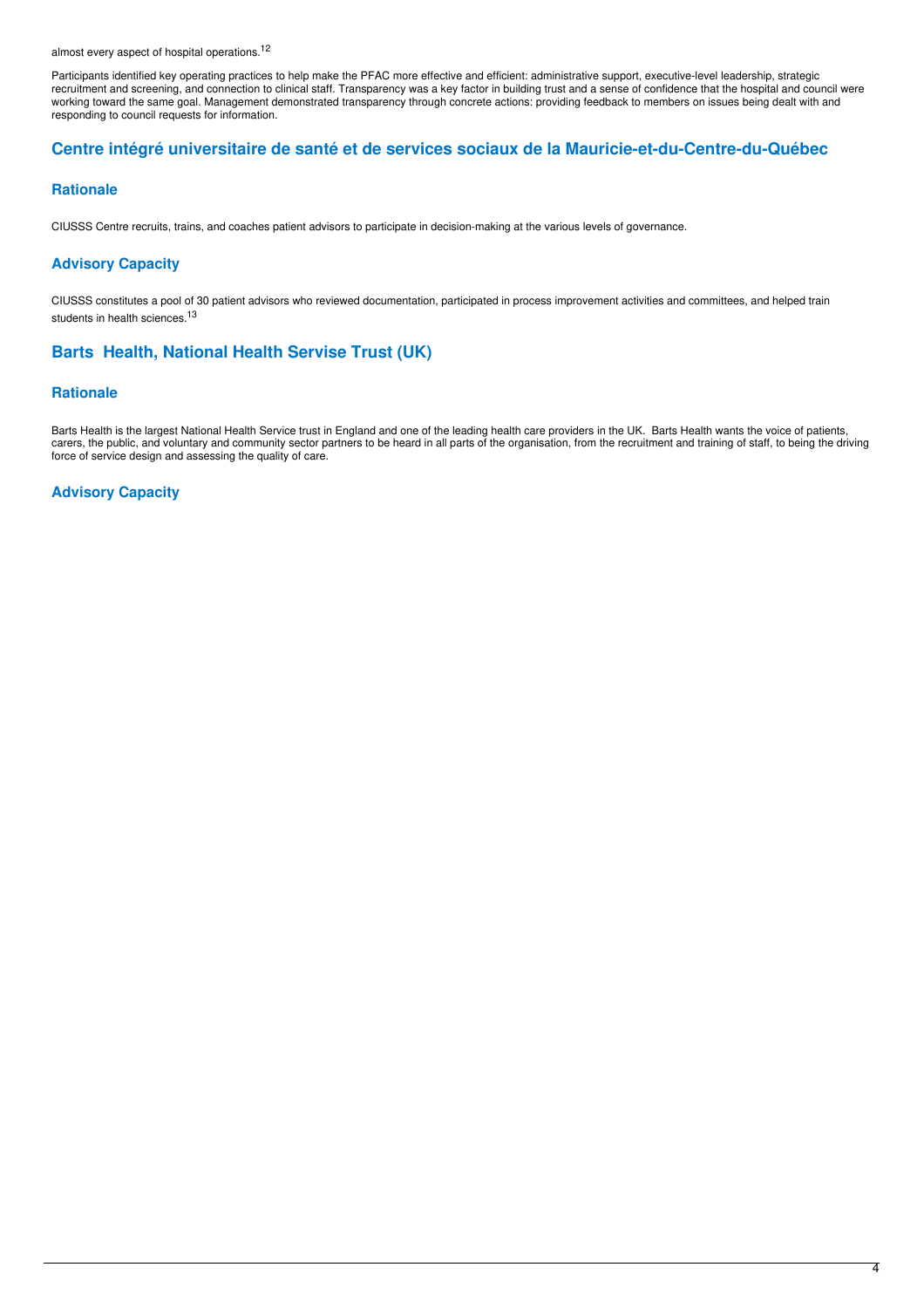

Kelly D. and Lloyd Knight, P. Patient Engagement and Experience Strategy, BARTS Health NHS Trust, 2016. Available at: https://www.bartshealth.nhs.uk/download.cfm?doc=docm93jijm4n5393.pdf © BARTS Health NHS Trust, UK, 2016. This infographic is licensed under the Open Government Licence 3.0.

### **Community Health Centers (US)**

#### **Rationale**

The intent of consumer-majority governance is to ensure the strategic influence for those served. Many assert, therefore, that consumer trustees make Community Health Centers more responsive to the needs of their communities.

### *Advisory Capacity*

The *Special Health Revenue Sharing Act of 1975*required US Community Health Centers to have a consumer-majority governing Board. This meant that at least 51% of trustees must be community health centre patients.<sup>14</sup>

Challenges of consumer governance include dominance by social elites, low levels of consumer participation, disparities in working knowledge between consumers and non-consumers, and unanswered questions about the effect of consumer governance on organizational outcomes.<sup>14</sup> As a result, in many US Community Health Centers, consumer trustees are prized for their individual experience but not their representative role — which, ironically, was actually fulfilled by the professional staff because of their regular contacts with patients.<sup>14</sup>

Wright and Martin argue that a better way to achieve influence is to disregard consumers' representative functions and draw on their personal motivations to instill public interest values within the organizational conscience and hold executives to account against social values.<sup>14</sup>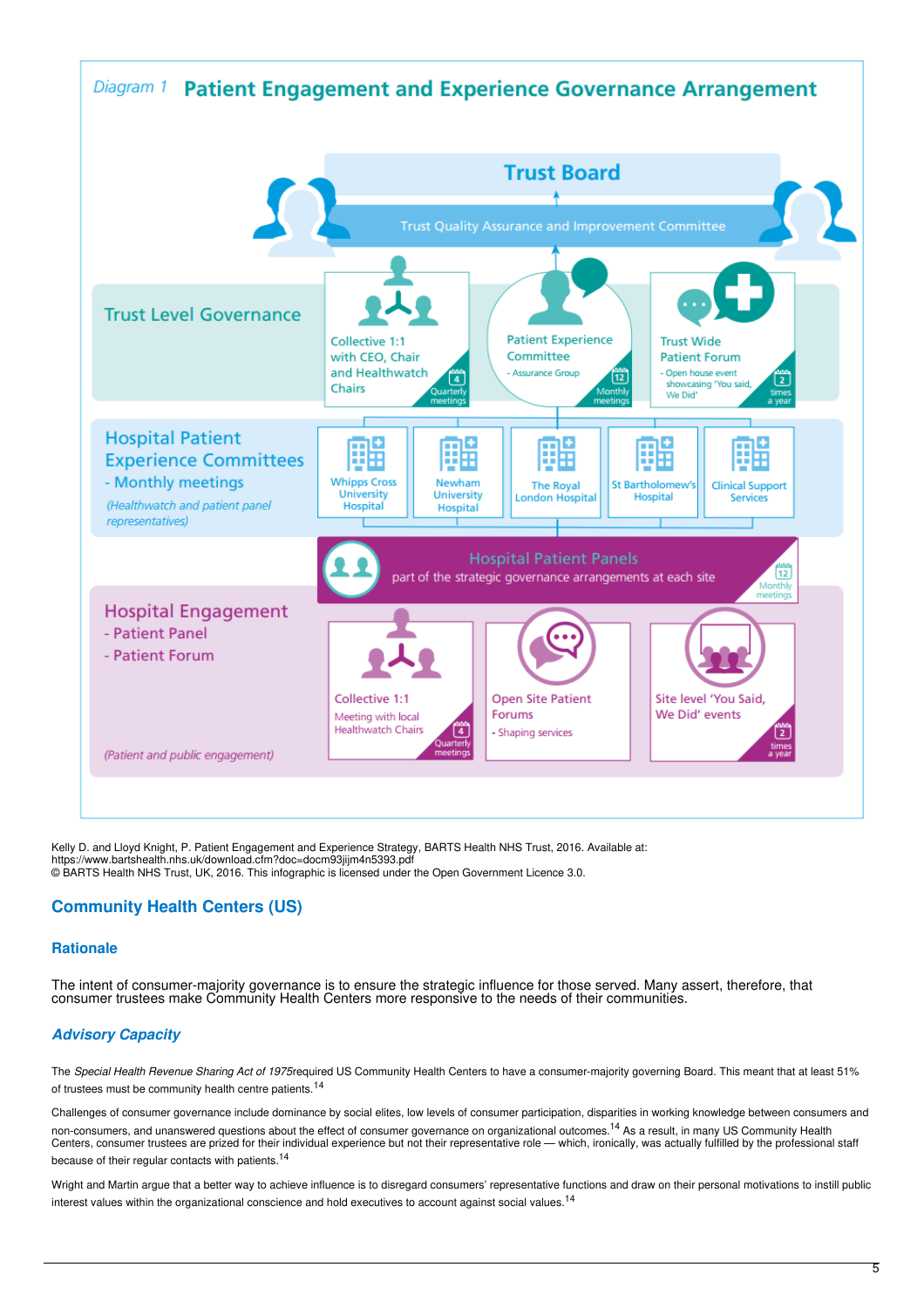# **Examples of Patient Involvement in Co-Design**

### **Patient-Centered Outcomes Research Institute (US)**

#### **Rationale**

A broad range of communities have a stake in the effectiveness of our health care system. In the term "patient partners," we include patients who are representative of the population of interest in a particular study, as well as their family members, caregivers, and the organizations that represent them.

#### **Advisory Capacity**

The Institute's Advisory Panel on Patient Engagement helps refine and prioritize research questions, provides needed scientific and technical expertise, and models full and meaningful patient and stakeholder engagement efforts. With the Advisory Panel, the Institute developed a patient and family engagement rubric and a compensation framework on how best to compensate patient partners serving on research teams. <sup>15</sup>

### **The Patient and Community Engagement Research Program**

#### **Rationale**

The Patient and Community Engagement Research (PaCER) program is working toward the following goals:

- reframing the role of "patient" to become a key stakeholder, partner, or colleague in health and health care
- promoting engagement in personal health and health care
- improving the interface between patients and the health care system through engaged research
- creating public and health-related venues for a collective patient research voice.

#### **Advisory Capacity**

PaCER Innovates is a research unit within the University of Calgary that generates revenue to conduct patient-led research. Through independent agreements with researchers and health providers, PaCER conducts research co-designed with patients, signalling new direction and challenging ideas based on patient input.

# **Examples of Patient Involvement in Policy-Making**

#### **Health Quality Ontario: Patient, Family and Public Advisors Council**

#### **Rationale**

The Council ensures that Health Quality Ontario's work and strategic priorities are guided by the lived experiences of Ontarians.

#### **Advisory Capacity**

Made up of 24 individuals from across Ontario, the Council's members bring unique and diverse perspectives to the table based on their experiences with the health system. Individuals serve a three-year term and come together four to six times a year to share their advice and insights into what quality health care looks like. Topics discussed include transitions in care, long-term care, and advancing best practices for patient and public engagement across Ontario.

### **McMaster University Health Forum Citizen Panels**

#### **Rationale**

The panels provide stakeholders access to public values, relevant to the topic under consideration, that have been systematically and transparently gathered and articulated.

#### **Advisory Capacity**

Citizen panels are held in advance of wider stakeholder dialogue. Key messages from the panels are included in the evidence briefs that inform the dialogue. Panels are composed of 14 to 16 citizens with varied lived experiences with the issues at hand, with participants selected to ensure ethnocultural, socioeconomic, gender, and other forms of diversity. The panels deliberate about a problem and its causes, the options to address it, and key implementation considerations.

Example topics include enhancing equitable access to assistive technologies in Canada, making fair and sustainable decisions about funding for cancer drugs in Canada, enhancing access to patient-centred primary care in Ontario, defining the mental health and addictions "basket of core services" to be publicly funded in Ontario.

Boivin et al. found that a combination of small-group deliberations, wider public consultation, and a moderation style focused on effective group process helps level out the power differences between professionals and the public.<sup>16</sup>

#### **Institute of Health Economics Layperson Advisory Committee**

#### **Rationale**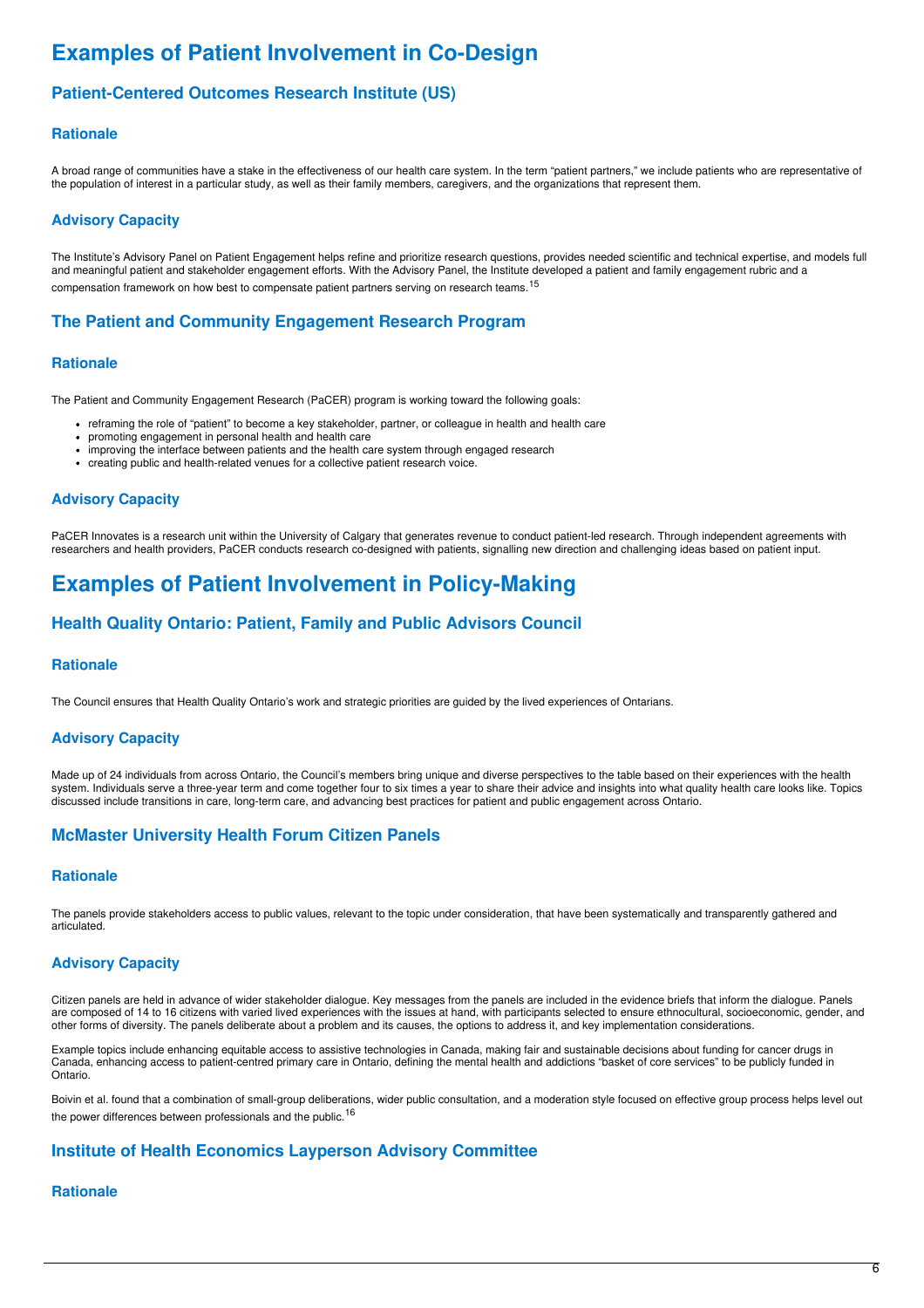The Layperson Advisory Committee reflects on Institute of Health Economics (IHE) research activities and priorities, and provides feedback and ideas about how to improve IHE products and programs.

#### **Advisory Capacity**

The Committee involves eight members, including the Chair. Members have no direct connection with IHE programs and are diverse with respect to age, gender, occupation, and ethnic and political background. The Committee meets twice a year; each meeting includes an informal dinner and a six-hour meeting the next day. A senior IHE manager, in collaboration with the Chair, prepares for the meetings in advance, and agendas, including documents for discussions, are distributed by email in advance of the meeting. The meetings include information about programs and research activities at IHE. At the end of each meeting, participants prepare and share with the IHE management team a report that highlights the Committee's feedback and suggestions resulting from their discussions. Participants receive an honorarium and compensation for their travel and accommodation expenses.<sup>17</sup>

#### **Ministry of Health and Long-Term Care Ontario Citizens' Council**

#### **Rationale**

The Council provides a mechanism for citizens of Ontario to provide input into drug policies and priorities in response to the 2006*Transparent Drug System for Patients Act*. 18

#### **Advisory Capacity**

The Council is made up of 25 members appointed by the Minister through the Public Appointments Secretariat following a recruitment process established by an independent advisory body. Membership terms are three years, with one-third of the Council retiring each year. To be eligible for membership, individuals must be older than 18, a resident of Ontario, and cannot be a health care professional, a paid employee of a health charity, employee of a company in health industries, an elected official, or an employee of the Ministry.

The Council meets twice a year, for two to three days at a time. A typical Council meeting begins on Friday evening and runs for two full-day sessions on Saturday and Sunday. Members are advised of the meeting dates, location, and topics to be discussed at least two months in advance. New members receive orientation on the process prior to their first official meeting.

After each meeting, a report is developed to serve as formal input into policies in development by the ministry. Examples of topics include drugs for rare diseases (2018), prescriber responsibilities (2017), and the development of a new drug program (2016). The reports are available online, and parts of the Council meetings are open to the public for those who have registered prior to the meeting.<sup>18</sup>

## **Example of Patient Involvement in Organizational Decision-Making and Policy-Making**

#### **NICE National Institute for Health and Care Excellence: Citizens Council (UK)**

#### **Rationale**

The Institute and its advisory bodies are well-qualified to make scientific judgments but have no special legitimacy to impose their own social values on the National Health Service (NHS) and its patients. These social values, NICE believes, should broadly reflect the values of the population who both use the service (as patients) and who ultimately provide it (as taxpayers). NICE has therefore established a Citizens Council, drawn from the population of England and Wales, to help provide advice about the social values that should underpin the Institute's guidance.

#### **Advisory Capacity**

The NICE Board involves patient and public representatives. Six Board meetings are held each year. They are open to the public and conducted in different locations across the country. The full agenda, minutes, and discussion papers are shared publicly.

The NICE Citizens Council advises the Board on ethical issues and society's views. The Council is a panel of 30 members of the public who largely reflect the demographic characteristics of the UK. Councillors are recruited by an independent organization and serve for up to three years. Members meet once a year for two days at a time and their discussions are arranged and run by independent facilitators. The meetings are open to public observers. During the meetings, Council members listen to different views from experts on a topic and undertake exercises that allow them to examine the issues in detail and thoroughly discuss their own views. The Council wrestles with questions such as:

- what are the societal values that need to be considered when making decisions about trade-offs between equity and efficiency?
- in what circumstances should NICE recommend interventions where the cost per quality-adjusted life-year is above the threshold range of £20,000 to £30,000? • is there a preference to save the lives of people in imminent danger of dying?

Patients Involved in NICE, or PIN, is an independent group of patient organizations aiming to ensure that NICE decision-making is centred on the patients and their families.

# **Who to Involve?**

As clients and service users, patients and patient's families are the ideal partners for involvement in the organizational governance of regional hospitals and health centres. An understanding of the motivation and expectations of participants is important, as well as the barriers to volunteering, especially at decision-making levels where immediate personal (health) gain is harder to identify.<sup>19</sup> Minorities are often under-represented in spaces created to give patients voice in governance. Lack of awareness of opportunities for participation, insufficient mobilization efforts, lack of resources, and mismatches between users' aims and the aims favoured by the organizations undermine their involvement. Excluding minority groups from the health participatory sphere may weaken the transformative potential of public participation, (re)producing health inequities.<sup>20</sup>

For organizations with a provincial, national, or multinational mandate, who to involve as patient partners is less clear. Patients are not only users and consumers of medical services, they are also citizens and taxpayers, and their collective well-being may be enhanced if their voices are considered in the system design for the benefit of all.<sup>19</sup> If the goal is increasing democratic input, government accountability, and policy effectiveness, stakeholders would include those directly affected